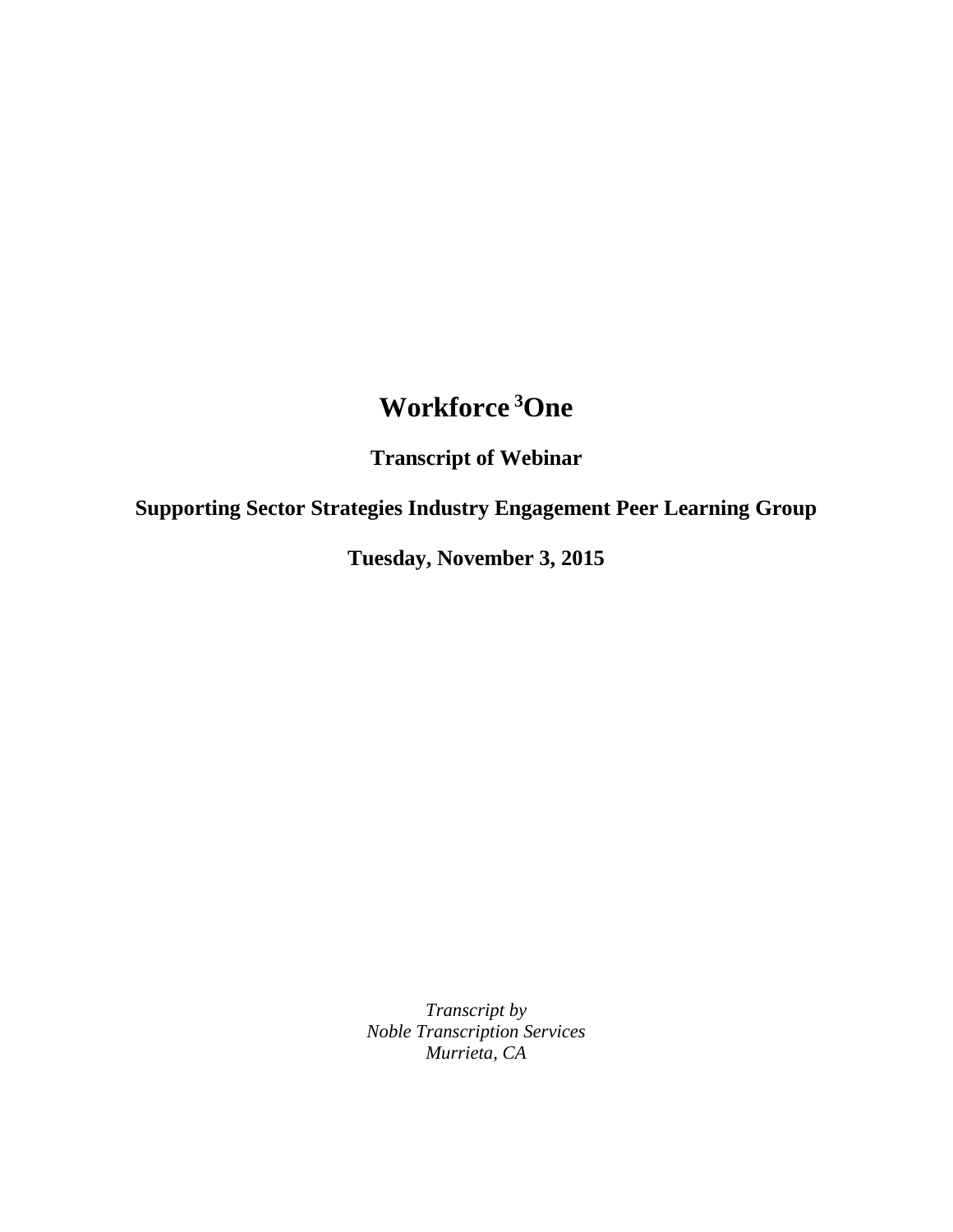BRIAN KEATING: Got it. So I'm going to move us over to the content portion of today's event so we can kick things right off. I'm going to welcome everyone to today's ETA supporting sector strategies industry engagement peer learning group. And to kick things off content-wise, I'm going to introduce Patricia Maguire, our moderator for today. Patricia?

PATRICIA MAGUIRE: Great. Thanks, Brian. And good afternoon or good morning, everyone. Thanks for joining us today. As Brian said, I am Patricia Maguire. I'm the senior program manager with Jobs for the Future, JFF, and we're part of the technical assistance team for the ETA supporting sector strategies initiative.

And today we're kicking off the first in a series of four webinars in the industry engagement peer learning group. So today we really wanted to start more at the beginning, and our topic is moving beyond the hub and spoke model convening with the employers.

So what I mean by that is the hub and spoke model of employer engagement is where you have your root agency in the middle and individuals reaching out to multiple employers but the employers aren't coming in together. So one of the big core characteristics of successful sector strategies is convening industry at the same table. Get them out of their systems change and newer programs and kind of workforce needs out of that type of employer engagement.

So we're going to talk today about how to do that and giving some practitioner examples of folks that have done it to talking and their kind of longer-term partnerships that I've asked them in to talk about some of their beginnings and how they got that started. And then further in the year they're going to do kind of building on that and talking about developing the  $-$  (inaudible)  $$ champions, establishing the shared work plans for that employer group, and sustaining long-term employer engagement.

So for the first – our agenda for today, we're doing the welcoming and overview, and we're taking a few minutes to talk about a really topical resource – (inaudible) – corporation partnerships and workforce development guide, which is a really long toolkit. But it's broken up and has a lot of very specifics.

So kind of in the theme of our year two activities to really drill down into the how-tos, give you simple agendas, contracts, best practices, and such. And they actually have it available. You got a link in the invite, and also on the bottom of your screen under the file share you'll see you can download the file share – two presentations as well as the guidebook itself. I'm going to talk a little bit about it more later.

And we have two great examples on practitioners who have really strong employer engagement, and we're going to share some lessons learned. So first we're going to hear from the Boston Healthcare Career Consortium in Massachusetts, and then we're also going to hear – next we're going to hear from a Multi-State Advanced Manufacturing Consortium. Then we're going to do – open it up for more discussion and Q&A.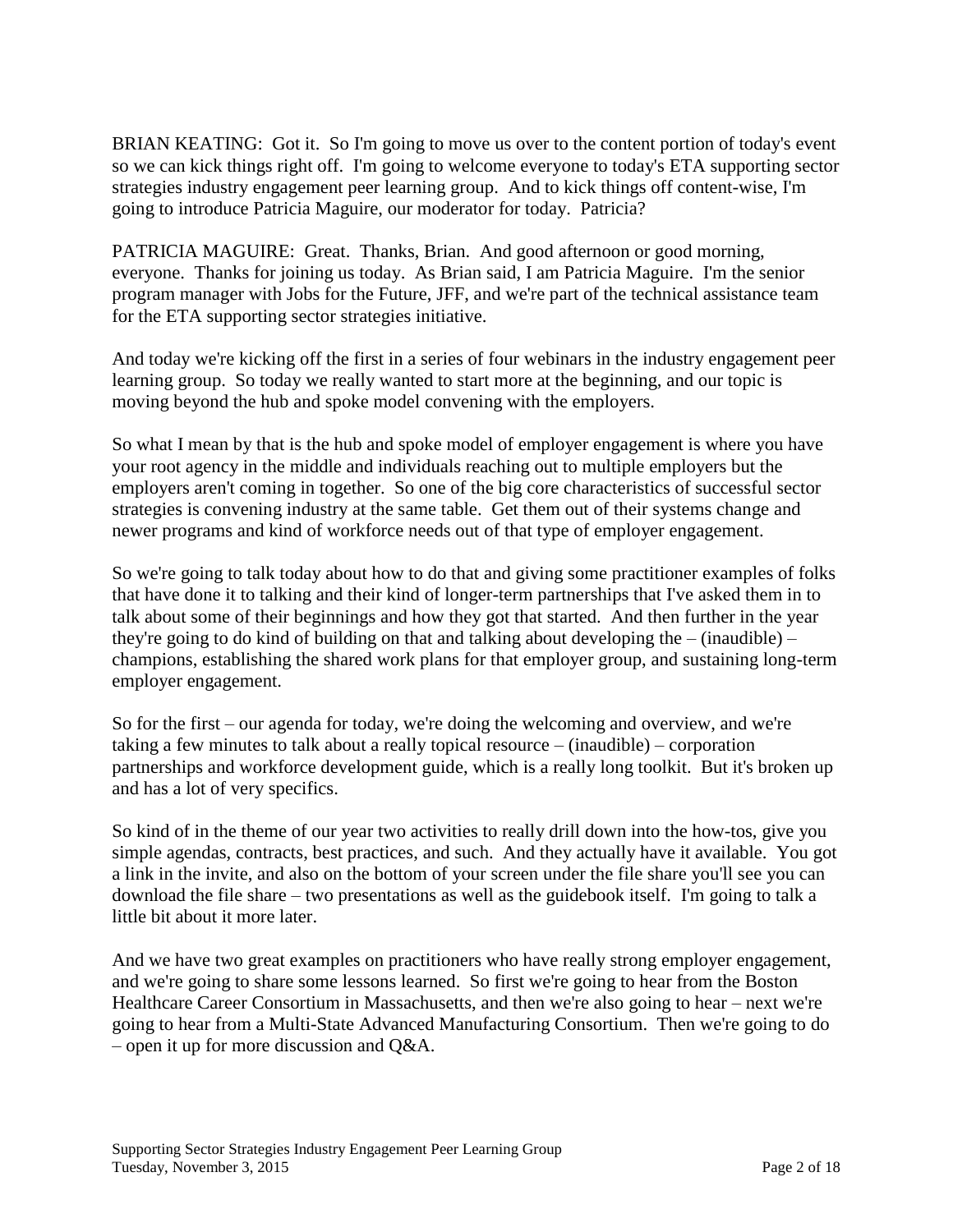So like Brian said, everyone's muted right now, but I really want – I'm going to be moderating the chat. So feel free as folks are speaking to type in any questions or comments, and then I may folks out to clarify or ask their question. And then once we get into the discussion and Q&A section, that's when I'm hoping folks unmute themselves and we can have a conversation. Then we'll just do a couple minutes of that at the next step.

So it's my pleasure to introduce my JFF colleague, Lisa Soricone, who is a senior research manager at JFF. And Lisa is going to give us a little bit of background on the CommCorp Partnership Guide. Lisa?

LISA SORICONE: Thanks, Patricia. And good afternoon, everyone. Thanks for joining us. I think it seems that partnerships are being promoted everywhere these days, from private foundations to WIOA and everything in between, and I think partnerships are really exciting because they offer the opportunity to draw on multiple perspectives, multiple kinds of resources, and really increase the effectiveness and the reach of workforce development efforts. And also we – partnerships help us to achieve more together than we might have achieved on our own as a single organization.

But that said, while there are plenty of opportunities in partnering, establishing, leading, and managing partnerships is very complex work. And so what I want to talk about today are some highlights from the guide that Patricia mentioned. I spent five years working with Commonwealth Corporation, which is a quasi-governmental workforce development agency in Massachusetts that funded and managed sector projects in the state for well over 10 years. Probably going on 15 by now.

And so folks at CommCorp recognized the challenges of partnering, and so we decided to put together the guide as a way of sharing all that we were learning and working with partnerships to help inform the field and support the work of other sector initiatives.

So the guide, you'll find when you take a look at it, provides a range of examples, tools, and resources all related to partnering, and it focuses on some key areas like establishing partnerships, leading and managing partnerships, the processes required to run a partnership, and sustaining a partnership. So there's lots of information in the guide, but I wanted to highlight a few ideas that I think are really important as you approach partnering, whether it's heavily centered on employers or a real mix of employers, workforce development agencies, communitybased organizations. These are just sort of good principles of partnering, I think.

The first is distinguishing between the idea of leading versus managing a partnership. These are two distinct functions that can be carried out by the same person or by different people, but it's important to kind of understand and consider the two roles. I see leading as sort of setting the direction for the work of the partnership, mobilizing and maintaining support for the partnership's work, and attracting and maintaining members.

Management is really about getting the work done the partnership has set out to do toward meeting its goals, whether that be designing a program or pursuing some kind of larger systems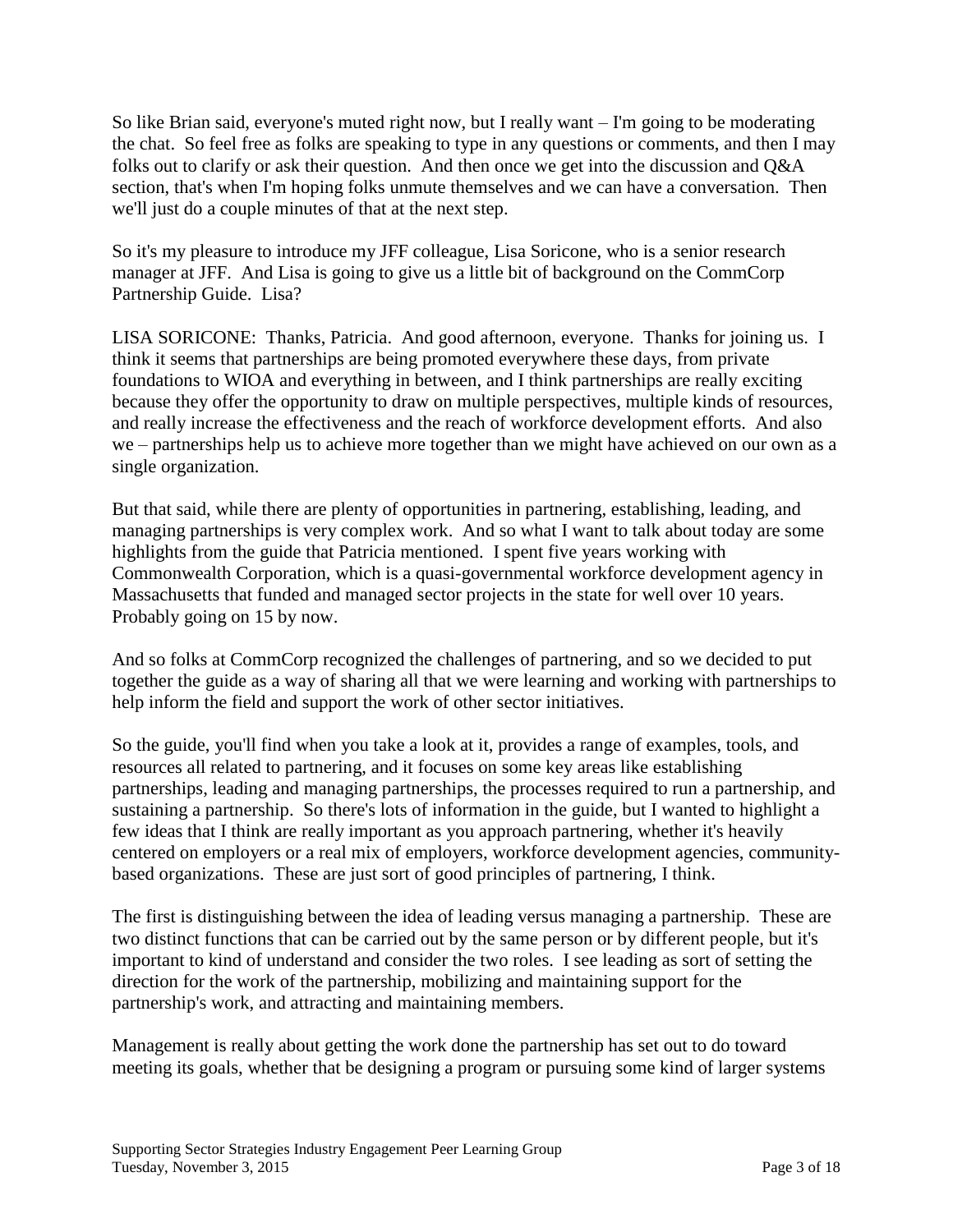change. Management is about developing the processes that make the partnership work, gathering ideas, reporting, evaluating, that sort of thing.

These roles are then supported by a coordination function, which we all know we rely on those folks that send out the e-mails, put together the agendas, and send us out the meeting notes, which is also important. So listen. Sometimes these roles are all wrapped up into one individual. In other cases they're divided, but I think it's important to recognize that each of those functions require some staff time and effort. You'll find in the guide there's a table we put together that kind of outlines some of the activities related to those three functions.

The second point I want to talk about I think is really at the core of partnering, and this is a framework that comes out of interaction associates work on facilitative leadership. And this is the idea that good partnering really tries to balance process, results, and relationships, three elements that I think are really key. So when we think about results, this is really about what a partnership actually accomplishes.

A partnership needs to have clarity around its goals and some clear indication of and understanding among members and how to be achieved. And achieving the results really helps to reinforce the value to members and keep them engaged. The area of process is about the roles and responsibilities of members, plans for communication, governance, and decision making. How decisions get made and the clarity and transparency around those kinds of processes can really make the difference between a healthy, well-functioning partnership and one that hits too many bumps along the road.

The third area is one that I think folks often don't think about in partnering, relationship, but if this aspect isn't there, it can really sometimes derail partnership work. Relationship in this instance refers to the ways in which people interact and relate to the lead organization. It also has to do with how people feel about the decisions made by a partnership, whether they feel that their interests and contribution – (inaudible) – for example.

And again, failure to address these kinds of tensions can really limit the contributions that partnerships – that partnership members are willing to make. It can inhibit buy in and also may really prevent a partnership from achieving its goals. So that's a dimension that I think you always want to think about as you're working and developing your own partnership.

The fourth area that I think is important is sustaining a partnership. So often we think about sustainability as being a question of finding the money to continue our activities, and while certainly sustaining a partnership might require finding resources to continue working, to keep key – (inaudible) – or continue key activities, there are a couple of other dimensions to sustainability that I wanted to note.

The idea of value I think is really key in partnering. Maintaining the engagement of partners over time requires that they continue to see a benefit or value to their participation. Unless that benefit or value is greater than the cost of their participation, they're more likely to stay committed and engaged and then maybe more able to mobilize resources or convince others of the value of the partnership.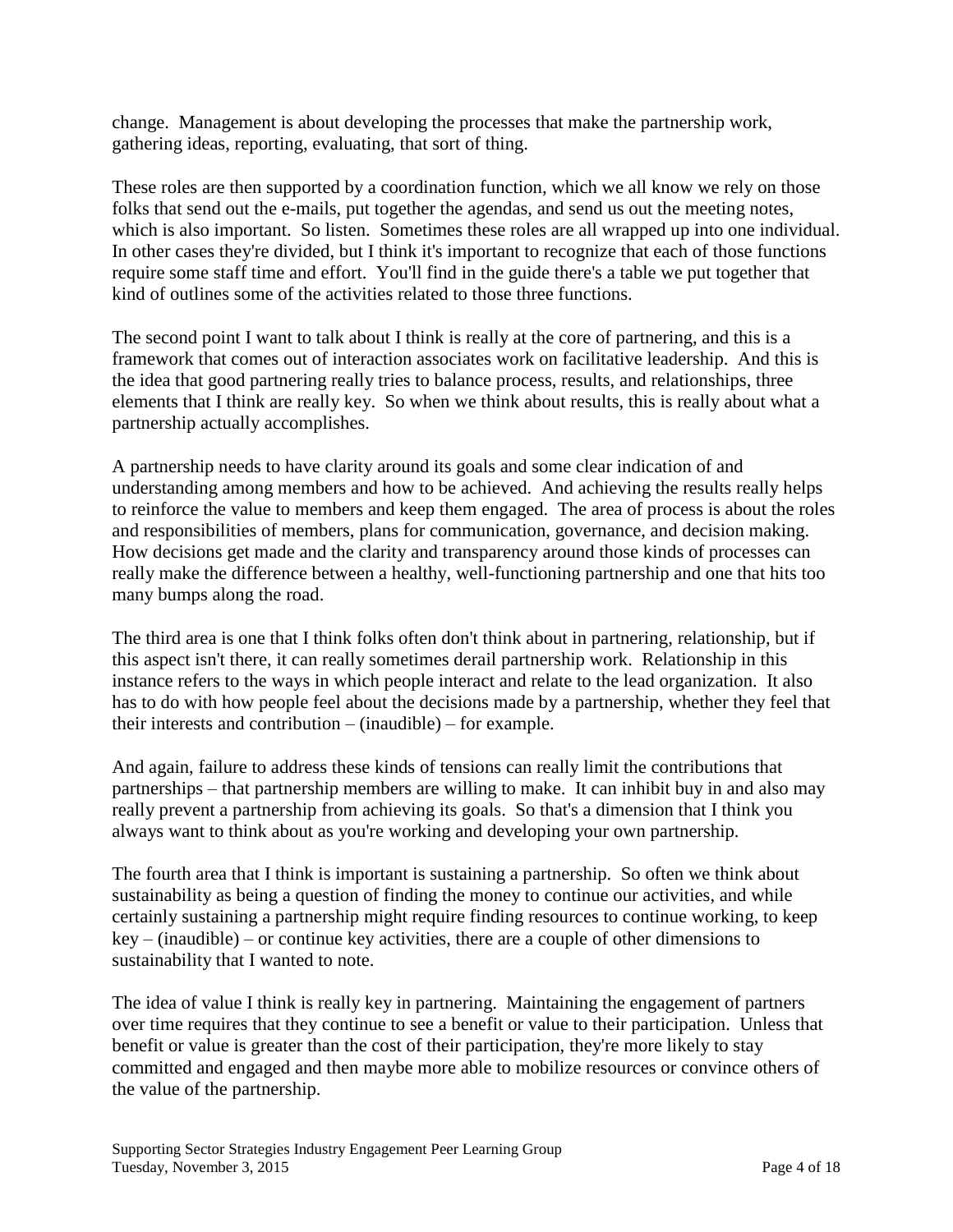Another piece of sustainability that I think is really important is ensuring that the partnership can withstand transitions, whether there's a transition of individual members that may leave or drop or no longer be able to participate and certainly among the leadership of the partnership. And there's some ways to do this that we talk about in the guide, for example, helping develop leadership, providing leadership opportunities for different members. I think it's key to remember that sustaining is an intentional process and has to be considered early on.

And finally, as a senior research manager, I'm someone who loves evaluation. I just have to put in a – (inaudible) – for the value of using evaluation to gauge the health of your partnership, whether it's to understand how partners are experiencing their involvement, the progress the partnership has made, or the processes that are being used. It's important to your goal to really tap into and understand how things are working, and in the guide you'll find a couple of examples of single meeting evaluation as well as some examples that really get at kind of the larger work of the partnership and how things are going.

So I think with that I'll hand it back to Patricia. Thanks.

MS. MAGUIRE: Great. Thank you, Lisa. And actually, before I go forward, your points about leading versus managing really struck a chord with me because we talk a lot – if you've been in any kind of sector strategies conversation, we talk a lot about wanting to have the partnerships be industry led.

And so that conversation, whether that means by industry led, I like your distinction between the two makes sense. So obviously the employers aren't going to be sending out – (inaudible) – or something, that they're going to – that they should be setting – (inaudible) – direction and such. That makes a lot of sense. Thank you.

And just to highlight some – the guide is a really big document, but it's really organized well. But for a few things that are pertinent, I thought might be particularly good for the topic today – (inaudible) – page 15 there's four different scenarios on how a partnership gets shaped and kind of that beginning, the why, that catalyst there.

And then getting into establishing a partnership, page 21 has a really great list of questions to consider and key action steps. It's kind of getting into the what, the who, and who should do this. And then the next step, page 56 here – I think it's even 59 – talks about that meeting agenda and some agenda templates.

And this is actually a really good segue to our first speaker because you go on to their – (inaudible) – that the Boston – (inaudible) – has their sample agenda in there, so the Healthcare Career Consortium.

So without further ado I'd like to introduce two ladies on the Boston Healthcare Career Consortium, Alysia Ordway, pathways director at the Boston Private Industry Council, and Meredith Crouse, project manager at the Boston Healthcare Career Consortium, also at the Boston PIC. So I'll turn things over to you, Alysia.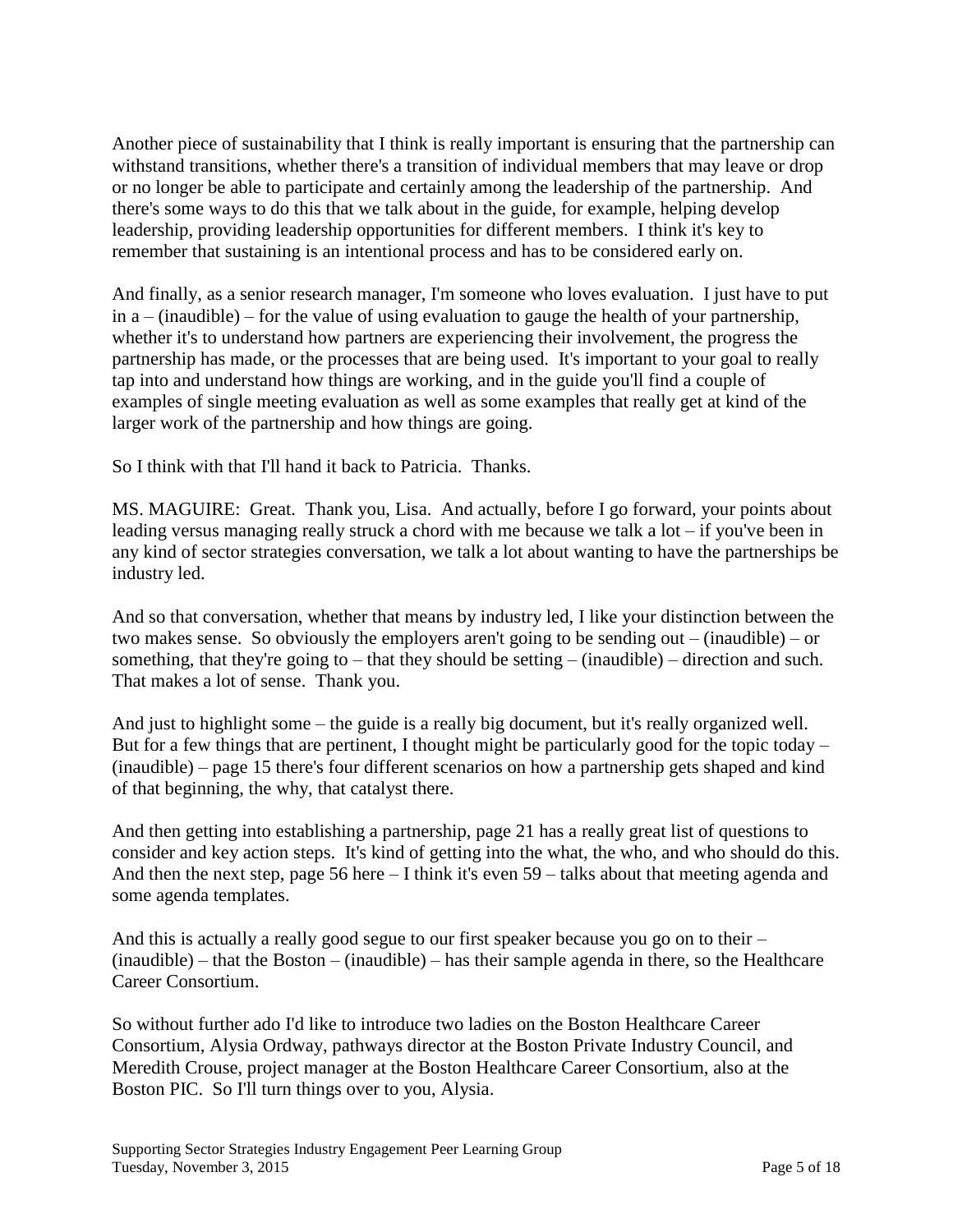ALYSIA ORDWAY: Hi. Good afternoon, everybody. Patricia, thanks for the opportunity to talk about the Healthcare Careers Consortium. So if we advance to the next slide, I'll do that now. I just want to give you some context on our efforts. So the Healthcare Careers Consortium was officially launched in March of 2010, but I have to say that that was not the workforce board's first engagement with healthcare.

Healthcare is a dominant sector in the Boston economy. In fact, in terms of its percentage of employment, it's much higher as compared to the rest of the state. So of all the jobs in Boston, 19.3 percent are in the healthcare sector as compared to 14.2 percent across the state.

And the workforce board's experience partnering with healthcare dates even back to the early '80s during a nursing shortage, and then after that there were numerous state and federal-funded projects to deal with different skill gaps or changes in the industry. And there was the number of healthcare folks who were integrated into our governance structure around Workforce Investment Act resources.

So when we started the consortium in 2010, it was not starting from scratch. We were building on a lot of existing relationships, but it was really – I would say it was a moment where the needs of the collaboration took a different turn.

Another significant contextual element was that in 2006 Massachusetts passed comprehensive healthcare coverage reform legislation, which was subsequently amended in  $2010$  and in  $-2008$ – excuse me – 2008 and 2010 to comply with AACA. So there was a lot of conversation about what was happening in the healthcare sector. Clearly there were questions around capacity and outreach and getting people enrolled and access to care, and the workforce development conversation lagged just however slightly behind that.

So the real launch though in 2010 was when the ARRA Recovery Act funding was dispersed through the federal workforce system, and our state made a decision to fund some training specifically in the healthcare sector. And they put out a request for proposals that could only be responded to by workforce boards, and the RFP had a couple of goals.

One was to identify, train, and place unemployed individuals over the course of a 15-month period, and the second goal of the RFP project was to form regional partnerships. So at the time the PIC was working in the community college graduation area. We had the individual healthcare employers in the community had done a number of pilot programs with community colleges. And the colleges in general were looking for opportunities to connect more to employers. So there was a lot of things happening in the state at the time that we launched our project.

So the project began around this grant – request for grant – request for proposals, and we reached out to our partner employers and asked them the question, where do you experience a skill gap or where do you see a need where we could use these training dollars to get folks employed? At the time it was the recession. They had a lot of applicants, to be frank, but one of the areas that they said is, we're always hiring for positions like medical assistants.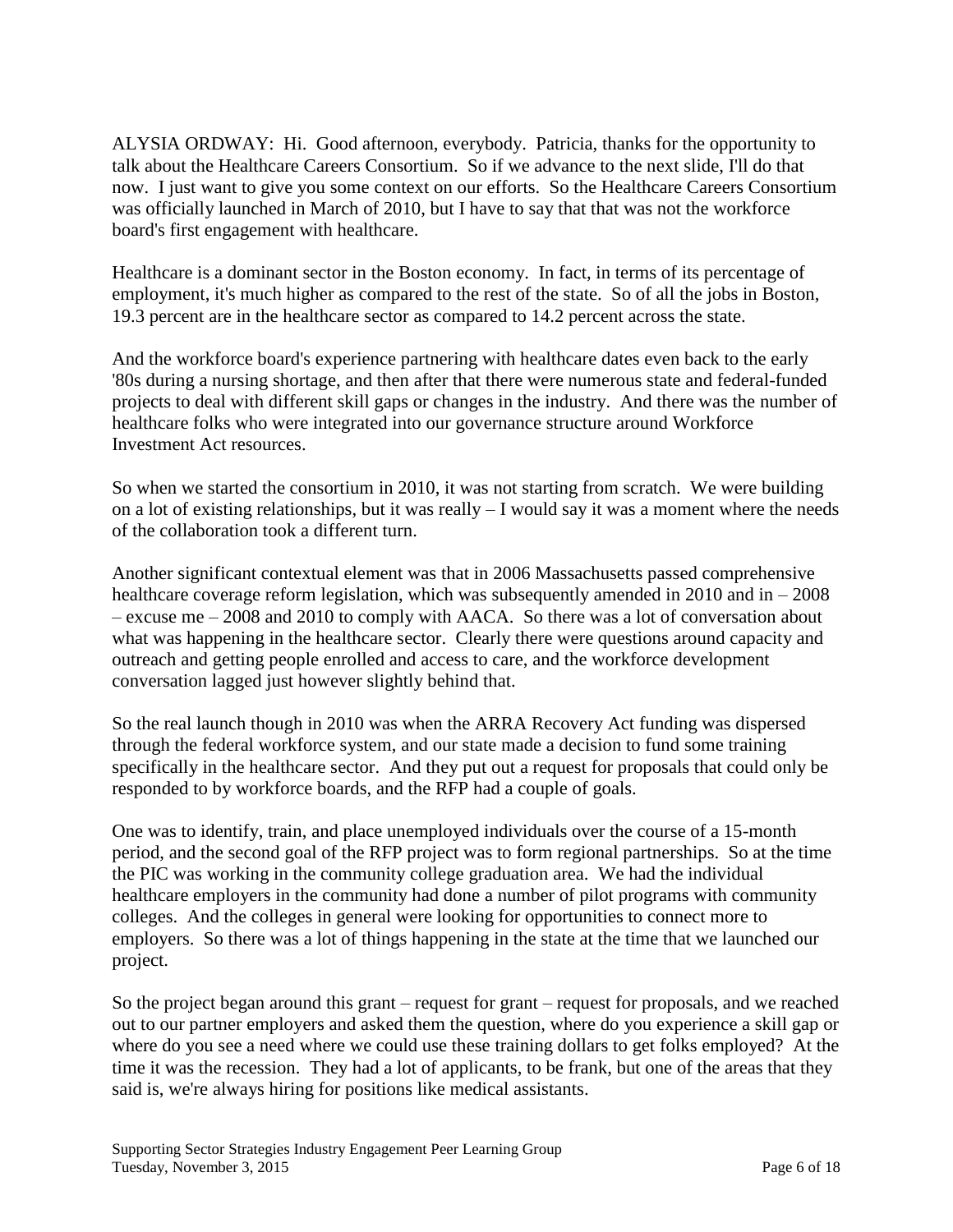So let's focus on that for our training component, and we dedicated some resources to support people through training. But there really was a lot of energy around this idea of forming a regional partnership.

So we applied for the grant in January. We were awarded it in March, and we began by bringing everyone together and did a visioning exercise. And we said, if Boston had a truly coordinated, best in the nation system for training and educating its healthcare workforce, what would it look like, and what elements would it have?

From that conversation we were able to consolidate the group's feedback and determine that really the first best step will be what's here in the stream, would be to really map our current state. And so, as is listed here on the slide, you can see the components of this report. What we wanted to do is make visible to everyone the important role that the healthcare sector played in Boston.

We wanted to lay out exactly who all the players were and all of the different subsectors and do provide some labor market information for people. And believe it or not, this kind of document was not assembled. All of these pieces of information, while somewhat available if you did some hunting around, were not in one consolidated place.

So we put this together, and then we began to think about our first year's work plan. So if we were to form a partnership and we had defined our vision of what we needed to work towards, it really broke out into these four areas, labor market information exchange, systems alignment, consumer resources, and promoting best practices. This really seemed to be the place where this group could play a pivotal role and becoming smarter about how we talked about the workforce needs of this sector.

I should add that a lot of people in this group had been part – had been asked to be part – employers specifically had been asked to be part of a number of initiatives locally and at the state level and to some extent nationally. And often I think they – at the time there was some frustration on the part of the employers because they felt like they'd been invited into a lot of groups, but they didn't feel progress being made.

And so if we were going to succeed, we recognized that we really needed to demonstrate progress right from the get go. And so that mapping exercise proved very useful to begin with a key question and have a tangible product within a couple of months of starting to convene the group.

I should say this – these four focus areas were also really useful because not only did they identify sort of our priority areas but enabled us to adhere to the group's priorities with some fidelity and keep it in balance. But it also created a nice structure for our meetings and decision making about was and what was not within our purview.

Within each of these areas we identified an action plan that was a page for each area, and in it we had activities, the impact that we were trying to have in that specific area, how we would use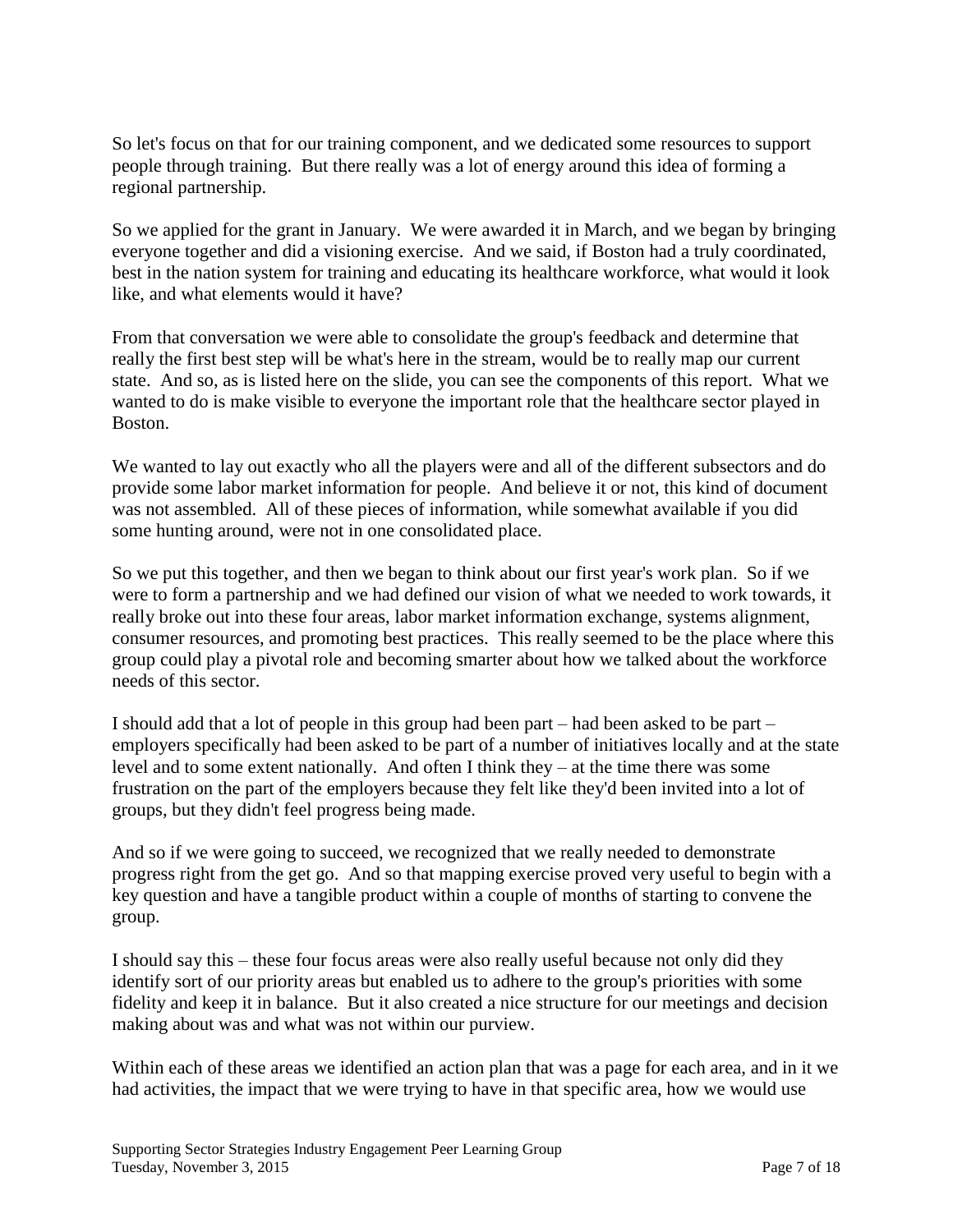people's time in meetings, and then sort of our aspirations. And so we generated a list of things that could result from incremental investment, if we were able to get that, and if we could have whatever we wanted, what the idea situation would be.

At the same time we really wanted to keep this in check, with the fact that this was really only a 15-month project. So we wanted to set our vision high but be realistic about what this group could realistically achieve within that time period. And over the courses, we did a number of different things, and I'm going to pass the mic over to my colleague Meredith who's going to give you a sense of sort of where the organization is now five years later.

MEREDITH CROUSE: Great. Thank you, Alysia. So as Alysia told you, this group started with a 15-month error grant, and when that grant ran out, the group decided to go through a refresh after this mapping exercise. So the group held a recognition event and had a discussion about how to move forward. So as the group discussed plans for sustainability, they decided that they wanted to keep meeting regularly.

That was important to bring everybody in to the same room. Initially, this group was meeting monthly for 90 minutes, and at that point they decided to change the cycle to meeting every other month or about five times a year for two hours per meeting. So during this refresh the group said, what did we set out to do, and what have we accomplished in those four areas that Alysia discussed, the labor market information exchange, the systems alignment, promoting best practices, and consumer resources, to figure out where do things stand?

So it was clear that at this point employers were sharing news and information about their organizations. The education and non-profit partners were sharing information on their programs, and the group's practices were proving to be a good way to hear from different voices. The group was operated with limited staffing at the time, and so they decided to apply for a oneyear planning grant, which led to a strategic planning project.

And in the midst of that, it led to applying for another grant to get a full-time staff person for two years, which is the role that I currently serve for the consortium. So under this grant the project manager position is half funded by a grant and then half funded by the workforce board.

So we went through the strategic planning. The strategic plan laid out who are we, what are we here to do, what changes do we hope to see looking forward, which included things like services for job seekers, students, and employers as well as that systems change, and it outlined the shortterm goals and the planned outputs over the next two years. And the reason for that period of time was because that was the length of the grant that we got for the staffing. So I want to talk about the roles as well as the partnership agreements here on this next slide.

So this slide just kind of gives you a visual of how we've structured the Healthcare Careers Consortium and the model that works best for us. So this kind of answers the who are we and how are we going to work together. So you might have remembered Alysia saying earlier the required membership at the start of this group was one community college, two healthcare employers, and one career center. And this structure, this diagram is where things stand today. And I'll talk about the members in just a minute, but as you can see, it's really grown.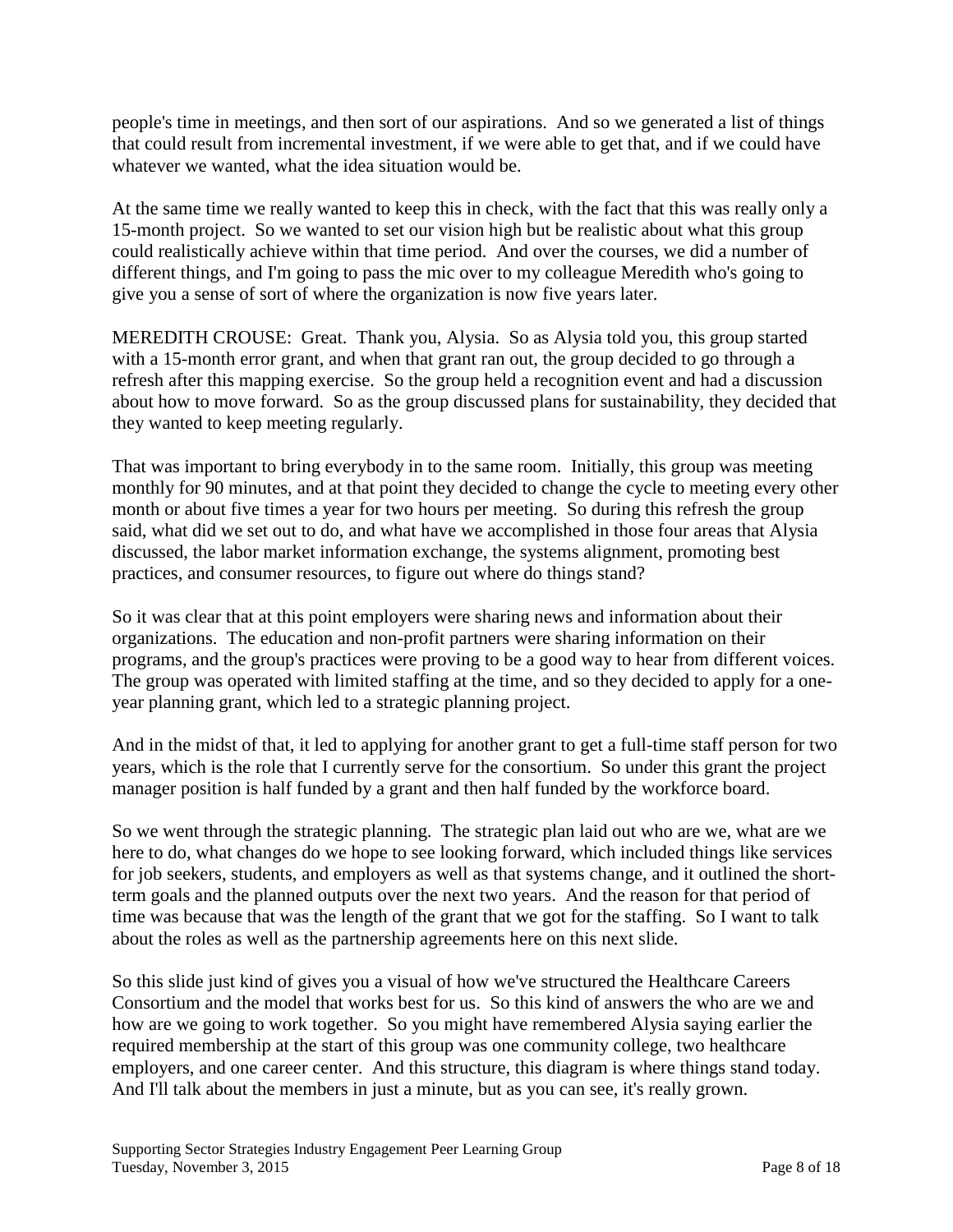So the Boston PIC, which is the workforce development board for the city, does serve as the convener for this group and hosts the staff person. So that's where I work, and it's a good place to sit in terms of having those relationships with all of the organizations involved. So my role as the project manager for the consortium means that I have dual reporting both to the workforce board that I work for but also I report to the consortium leadership, the co-chairs.

And I can answer questions about this later, but a lot of people are always curious about the staffing for this kind of group, the organizing around it. But it involves organizing and staffing the committees, planning the meetings, and helping to maintain those relationships with partners and managing the project work. So we couldn't do what we do without strong leadership, and we have an executive committee set up to help do this.

So our co-chairs are served by who I would call employer champions. So identified two employers that can serve as the chair and co-chair and kind of head up that executive committee. But the executive committee is made up of a number of leaders from across different areas.

So we have written into our strategic plan that on this executive committee, we'll have a couple of employer representatives, someone from a community college, CBO, labor union, and then a workforce development system partner. So it kind of has the spectrum of leadership there. And the role of the executive committee is to convene between our regular consortium meetings to kind of provide input and shaping for the agenda, and they represent the views and interests of the sector and regularly check in with peers.

These are folks that are really involved in workforce around the city. And they assist with recruitment of members and help lead subcommittees. And just to kind of wrap it up, you can see here we have our consortium members and where things stand today. So we have a great representation five years into this group from CBOs, career centers, employer partners, and education partners. And it is an employer-led group, and that's why it's co-chaired by employers.

I think that's all. Tricia, I'll turn it over to you.

MS. MAGUIRE: Great. Thanks, Meredith and Alysia. And I can attest from firsthand experience that folks want to get in on the consortium meetings and get on the agenda because they're just really effective. They're well-run, and it's good for outside groups that have conferences or programs to highlight. It's a great way to get an audience and you do a quick blurb of why – (inaudible) – content in the meeting. So it's a time of a standing – (inaudible) – type of thing, and so it's great. Once you can get it rolling, it kind of takes on a life of its own in a good way. A good problem to have.

And before we move on, there's one question from Eric Sinclair for Meredith and Alysia. He's wondering, "In what ways did state-level government agencies help and impede your work in implementing the partnership?"

MS. ORDWAY: I'll take a stab at responding to that, and then I'll pass to Meredith to see if she has anything that she wants to add. But I think that's a great question, and in terms of assisting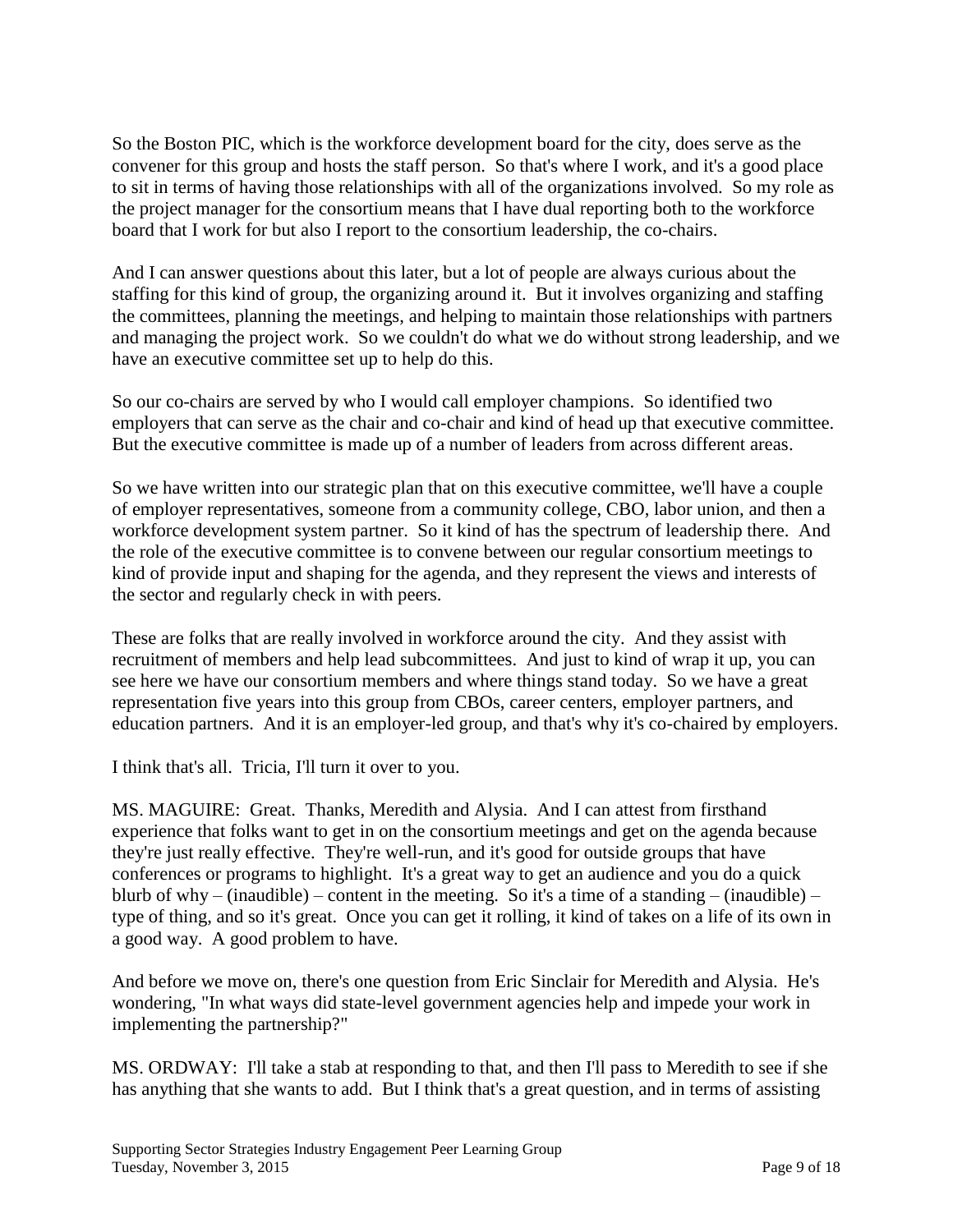with the formation, the key thing is that these were – the seed funding for our partnership came from state resources, that they made this a priority in identifying regional partnerships.

And as a grantee I should mention that at the time my role at the workforce board was working primarily around implementation of Workforce Investment Act and working with our WIA administrators and the One-Stop career centers and, to some extent, doing some industry work but really not that much until we were able to get these additional resources, which freed us up in some respects to dedicate more time to really focus on this sector exclusively. So in that respect the state was really instrumental at making this a priority and giving us that seed funding.

I would also add that the ongoing support that we received through our grant management program, so the state funding went – oh, sorry. The state funding flowed through to the Commonwealth Corporation, which is a quasi-governmental arm of our state government. And the grant management flowed through to them as well, and they were really helpful in connecting us to other resources, other practitioners who were doing interesting things. And so we were able to learn from our peers and other regions.

So in terms of providing that connection across regions, so I was learning about things that were happening in the – (inaudible) – the western part of the state, and vice versa. And so the state was very helpful in that respect.

MS. CROUSE: Thanks, Alysia. And I would just add that with changes in WIOA, that now they're calling for more employer-led sector initiatives, and so today, now that this group is a little bit more established, we have been working more closely with the state, with the Department of Labor, the Department of Higher Ed, and the relevant offices that are interested in this kind of partnership work so that we can sort of align our interests. Tricia.

MS. MAGUIRE: Great. Thank you. And I see another question coming in, but we're just – we're going to hold on to that so that we can get to our next speaker. And I'm pleased to announce that we have Scott Jedele, program manager for industry with the Multi-State Advanced Manufacturing Consortium. So, Scott, I'll turn things over to you.

SCOTT JEDELE: Thank you, Patricia, and good afternoon. I noticed in the participant list we have several participants interested in advanced manufacturing, and this one's for you. We are practitioners, and we represent 13 colleges in 10 states. We also have several national partners and hundreds of industry partners, but primarily the industry partners listed on your screen currently serve on our executive strategy board.

And most of these OEM or tier one suppliers have national industry representatives and are really interested in improving manufacturing education alignment. So our grant is a TAACCCT grant that's all about that and I notice that also several of you are workforce colleagues and I think you will find this – kind of the strategy that we're going to share will be beneficial for you also.

We're going to talk this afternoon primarily about common performance-based objectives, and Patricia mentioned up front that we are practitioners. So this is a ground level tool that is kind of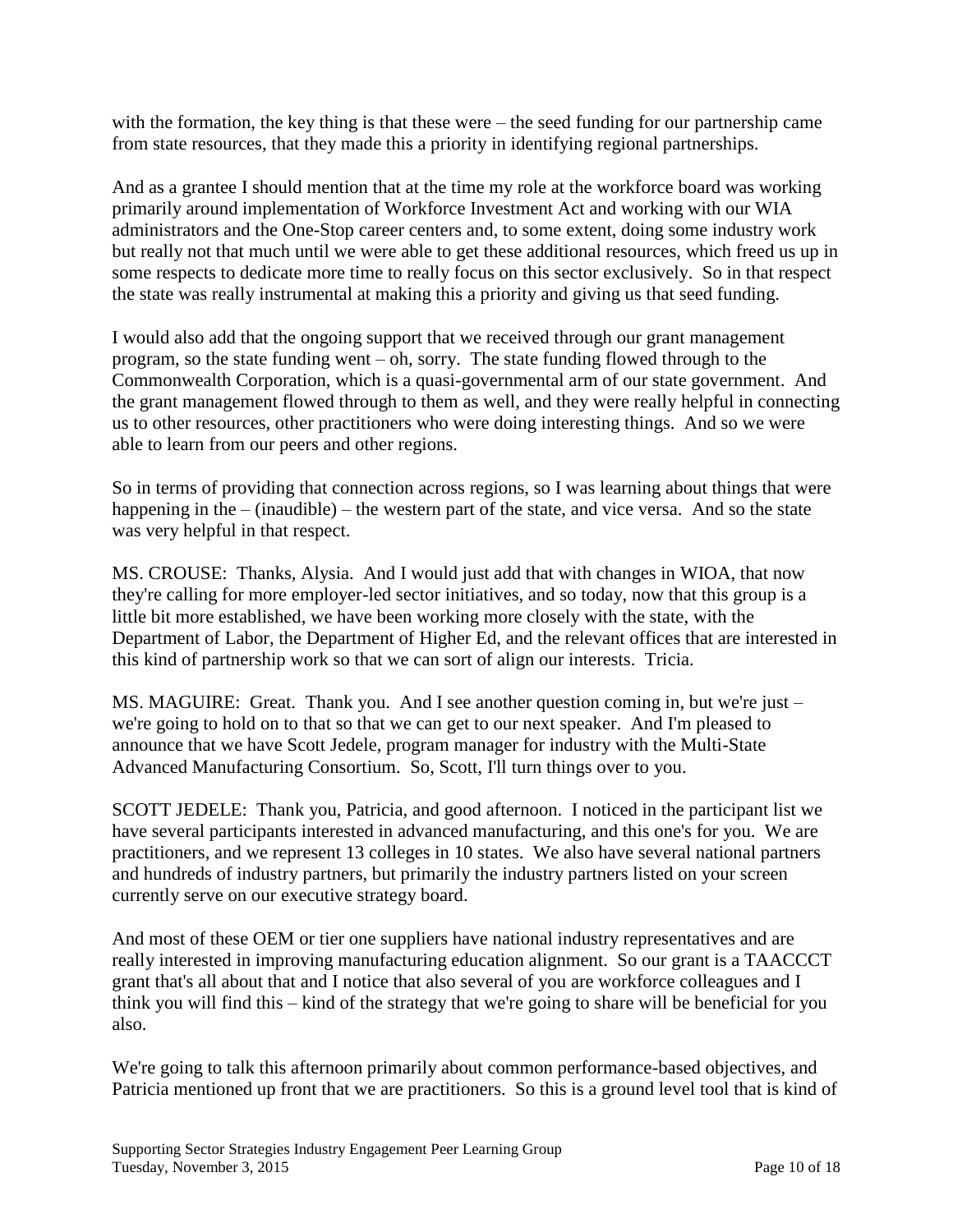an unexpected success for us, and I'll try and explain why that is. We actually had originally kind of looked at the same thing that was mentioned early, a current desired state.

If you look at how education works today, mostly as colleges we approach industry and try to establish a need, and they'll say, well, we need training. It might be in troubleshooting or another area, and we say that's perfect because we provide training in education. So what specifically do you need? And they say, well, we need maybe pneumatics training, and we say, excellent. That's what we do.

And they say, perfect, and send us students. And our students are trained. They receive good grades and they go to the workplace to perform their tasks and many of you know what happens next. The skills that we taught in the classroom and at the college don't match the skills that they need on the job, and industry begins to provide training hands on or otherwise that give the people the skills that they need.

So common performance-based objectives are a different way for us to communicate with our partners. On the right-hand side of the screen are course outlines that are hidden by a couple of title blocks that shouldn't be there yet. But these course outlines are built by colleges and are perfect for college catalogues, but they don't provide the necessary level of detail needed to understand industry skills. They're often very general.

While on the other side, industry is producing list of work skills and task. In colleges we call those optimum results of a DACUM process. But industry uses these for work instruction and QS 9000 documentation. Most often those are very detailed and still don't provide good communication. We see common performance-based objectives as the right approach to discussing the needs that an employer has for skills, and common performance-based objectives actually discuss the skill at a level that's just right in a concise way so both partners understand what the need is.

We have an example for pneumatics, but I can't see it. My guess is you can't either because our title blocks are in the way. But basically, the performance-based objective lets industry say this is exactly what we do. The instructors, this is exactly what we teach, and students, this is what I now know, especially in competency-based education.

We have 22 topic areas currently covered by performance-based objectives that are common. They've been rated by priority by 3,000 industry reviews, and they're available online, both the colleges, workforce colleagues, and anybody else, including industry, who has a need to use them.

They're actually found on our website, which is at the bottom of this slide, and it's www and then MSAMC.org, like Multi-State Advanced Manufacturing Consortium. The best use of these objectives we have seen to date are in the case of engaging a new partner, reengaging an existing partner, or energizing an advisory board.

And the steps in that process as we see them, in pre-meetings we share the relevant objectives from the list with partners. The next step is that we use a survey that's done online to determine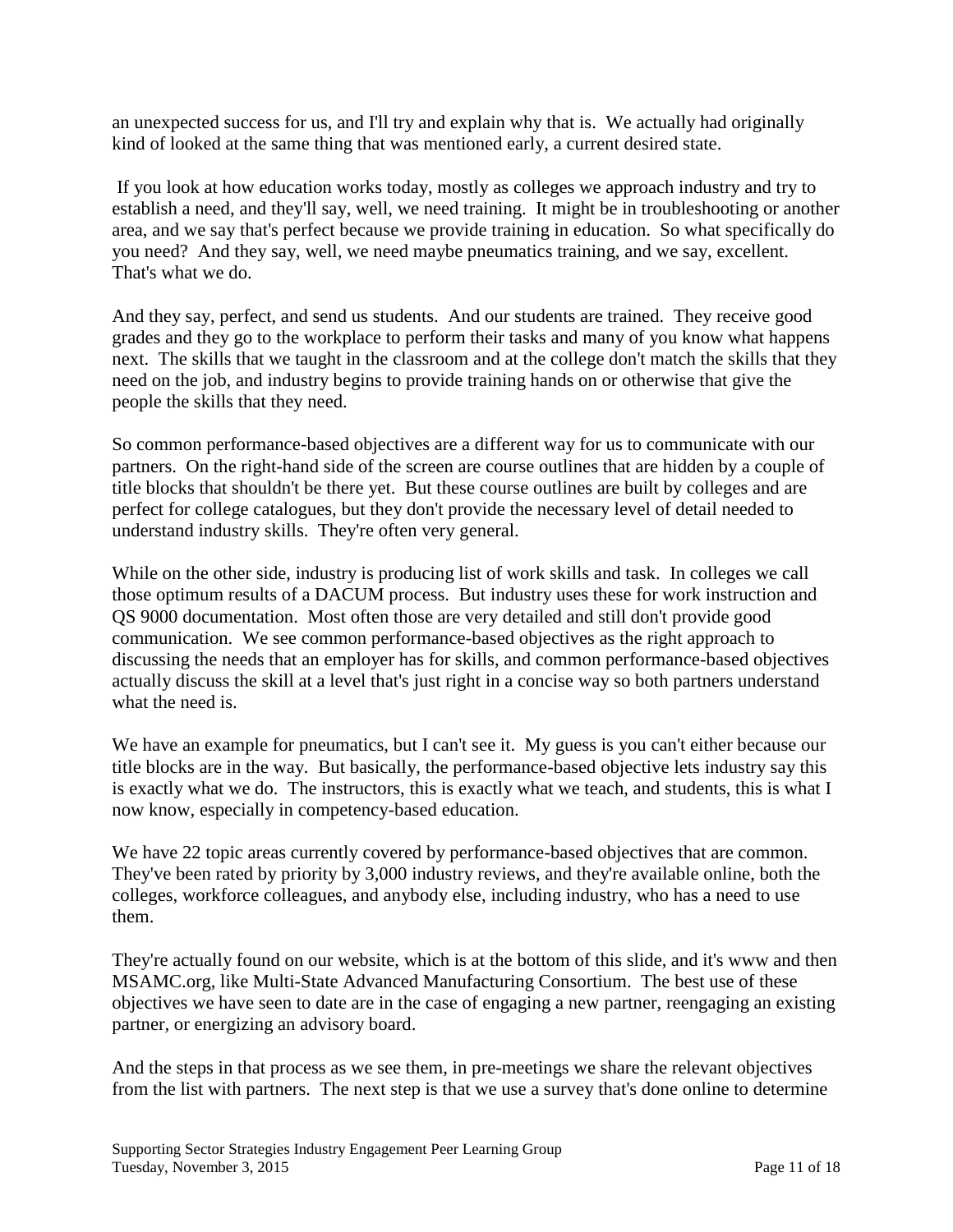their priority and need and also create a skills checklist. The performance-based objective is easy to understand.

They're actually created so they can't be misinterpreted, and the way that they're listed makes an idea skills checklist, whether the skills are checked in the classroom lab or in the plant. The third step in the process is this meeting where we review and discuss the data and the proposed changes or the needs in the program. The fourth step takes place after we meet, and it enables colleges to justify changes to programs or decisions about whether the instruction will be provided in the plant or in a classroom.

But the key thing is that data is a result of the process, and we can use that to support the changes. What we usually forget, lots of times we do this in our colleges and most often industry's the expert here. Continuous improvement is a result of using the checklist, realizing what's been accomplished, and more importantly what's missing as we look at these skills that are needed.

And to close the loop we improve the objectives by providing feedback to the college and the industry partner, and their favorite is when they can see that their work and their skills currently needed impact our program immediately. The result is a satisfied partner.

Thank you, Patricia.

MS. MAGUIRE: Thanks, Scott. You actually wrapped up just as I was typing a little note to say one more minute, if you need it, but that was perfect timing. And thank you. I was trying to look here too to see we had some questions that popped up during your presentation. Let me see. I'm going to throw out one that Joe wrote. "What have been the experiences of the partnership – (inaudible) – regarding obstacles such as employers not releasing workers to attend training and the cost of training beyond what workers can afford?"

MR. JEDELE: So thanks for the question. That's an excellent question and a pretty common challenge. The key to getting the workplace to release the workers for training is achieving the right objective. What we notice using the performance-based objectives is that when you both agree – and I couldn't show you the sample, but if you go to the website and look through them, you'll see that it will explain exactly what the student will learn. And a lot of our work has been around integrated manufacturing systems troubleshooting.

So today's workforce needs to be able to troubleshoot a system, not so much a component of a system. For example, we used to repair motors. Most often today those are replacement parts, and it's a matter of determining whether the motor is good or bad. So when we offer the right objectives in the training, they're much more likely to release the student. And I'm sorry, Patricia. I missed the second part of the question.

MS. MAGUIRE: The second part was – let me see – another obstacle is the cost of the training is beyond what workers can afford.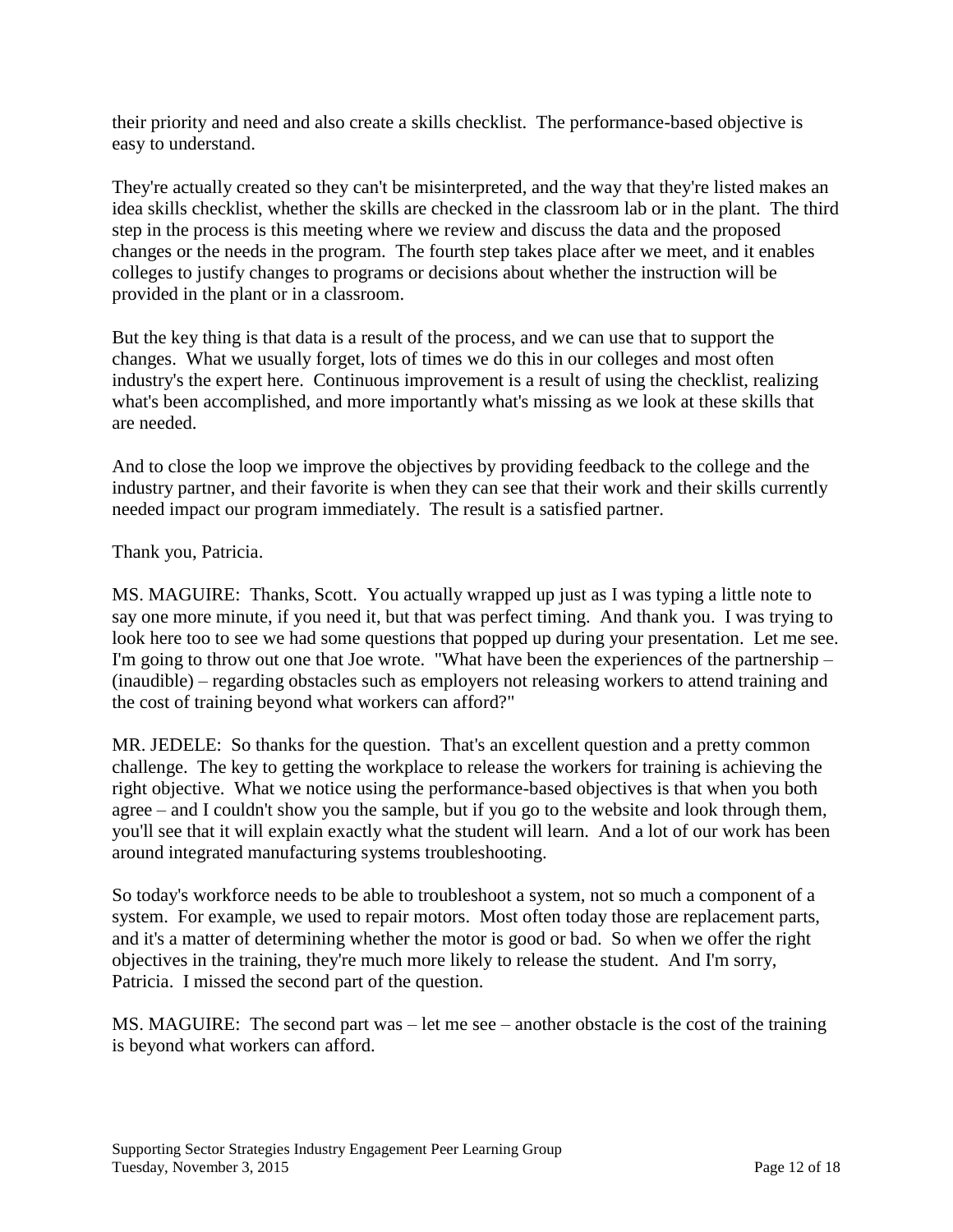MR. JEDELE: So we point them through the objectives to value and that the skills that are necessary have an impact. I'll tell you the data around what is the highest priority in performance-based objectives shows that the integrated systems troubleshooting skills pay for themselves, and it has to do with the amount that it costs the company for downtime, especially in advanced and manufacturing partners.

MS. MAGUIRE: Okay. Great. Thanks, Scott. Now, I'm going to move to a question that actually comes up a lot, and I know a lot of folks on the webinar here, when they registered – (inaudible) – have put this in there. Everyone wants to know how do you get the employers to the table? What letter do you use? What's the carrot? If you don't have a grant, how do you do that?

And I'm going to link that into another – (inaudible) – our question earlier, and then we'll start – well, both of you – groups that you started to get some advice. But starting with the PIC, someone had noted that it sounded like that you used kind of your street cred as a – the workforce board to take the leadership space. Alysia, Meredith, if you have some comments on that?

MS. ORDWAY: Yes. Actually, and this is the part I didn't get to speak to earlier which is really important. I do think the organizational – organization's credibility with some of the employers was important in terms of engaging in that initial conversation and being able to call up a number of healthcare employers and say, hey, there's this great opportunity; are you interested? Because that opens the door.

But what really sustain – what really drove the development of the group and I think which – what has sustained it over the years is the fact that our employer community was anxious to have this conversation around system design. I think that there were – there are a number of players in the education and training space, whether it's the K-12, community college, four-year college, community-based organization training.

A lot of different entities were coming at them. And in the five years prior they had received – our community foundation had given a number of employers grants directly and said, rather than fund a training provider, we're going to fund you, employer, directly and you can take it from there.

I think what a lot of employers learned by being the grant recipient as they were supporting their employee – their incumbent employees in pursuing more credentials and increasing their capacity was that they learned a lot of the barriers that their employees were running up against. And they thought, well, how do we as a community get together to talk about these systems?

And so what was referenced earlier was this differentiation between leading and managing an initiative. And I would say that a couple of employers in particular really emerged as leaders on this issue and took the reins and ran with it. In the development of our grant response, it became apparent who those leaders were, and we immediately jumped and said, hey, would you be interested in sharing the group? So they have – the employers have really led this initiative from the very beginning.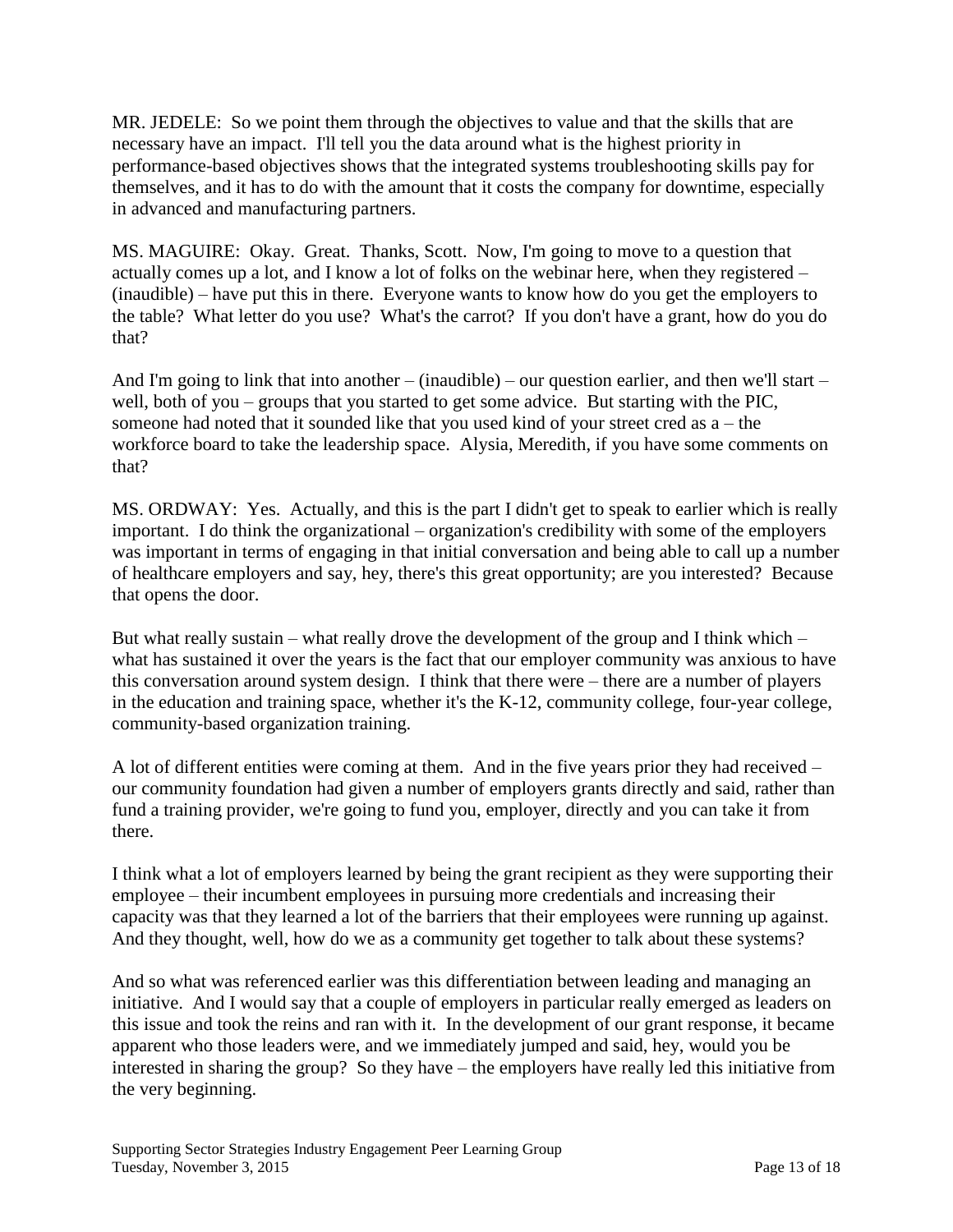MS. CROUSE: And, Tricia, I would just add at the start you can't really mandate a lot of expectations from the employers. And building those relationships is really key so that you can start to bring more folks in. And one way that we've really tried to engage employers and keep them coming back is we find a common issue, and then we ask those employers to speak to the issue at the meetings.

And so we ask will you  $-$  if you're worried about this issue going on at your organizations because others are seeing this too, and it sort of draws them into the conversation more and more. And then – and I did mention this earlier, but as you grow and progress over time, that's when you can start to set up more clear expectations about what you want to ask of the employers, what you want them to bring to the group, and formalize the membership.

MS. MAGUIRE: Thank you. So it takes some time to kind of get it started, and then you can kind of deepen it and move on. But a big take away is try to find the pain points that the employers have and be the solution. So great. Thanks, Alysia and Meredith. And I know, Scott, – (inaudible) – too about some tips on how to get employers to the table.

MR. JEDELE: So I think maybe a key for us has been visit them first at their location. Study their operation and make sure they understand their needs. We actually take a list of performance-based objectives, the common ones that other partners in industry rated as high priorities, and especially if – I'm not an actual electrician or a technician, but when I have the list with me, I can at least lead them or facilitate an excellent discussion about their needs and then quickly they tend to realize that you are interested in helping. So those work well for us.

MS. MAGUIRE: Great tips. Thanks, Scott. Now, I'm going to jump to – we had a two-part question from Gloria in California, and the first part of the question was, "What elements or tools would you suggest – (inaudible) – when an entity/awardee is looking to develop new partnerships with other organizations?"

And I invite you to just jump in and, again, recommend that CommCorp Partnership Guidebook that has some great specific tools and samples. That's also in the file share here, and the link is in the slides as well. But, Alysia, Meredith, and Scott, any other tools that might be helpful that we haven't mentioned?

MS. ORDWAY: One thing that I found useful in terms of engaging new partners is to have a clear orientation document that – as Scott said, its important to go out and meet people at their location and in their context. But I always – whenever I would do that, I would bring with me an overview of what the group is about, what was accomplished, samples of anything that might be relevant so that when they do join the group, there's no mystery and there – (inaudible) – on the history about where the group has been and where it's going.

MS. MAGUIRE: That's great. Scott, do you have anything to chime in before I move on?

MR. JEDELE: You're going to get tired of me saying that, Patricia, but we would definitely recommend looking at some common objectives. And it is kind of an unstated need. I can't tell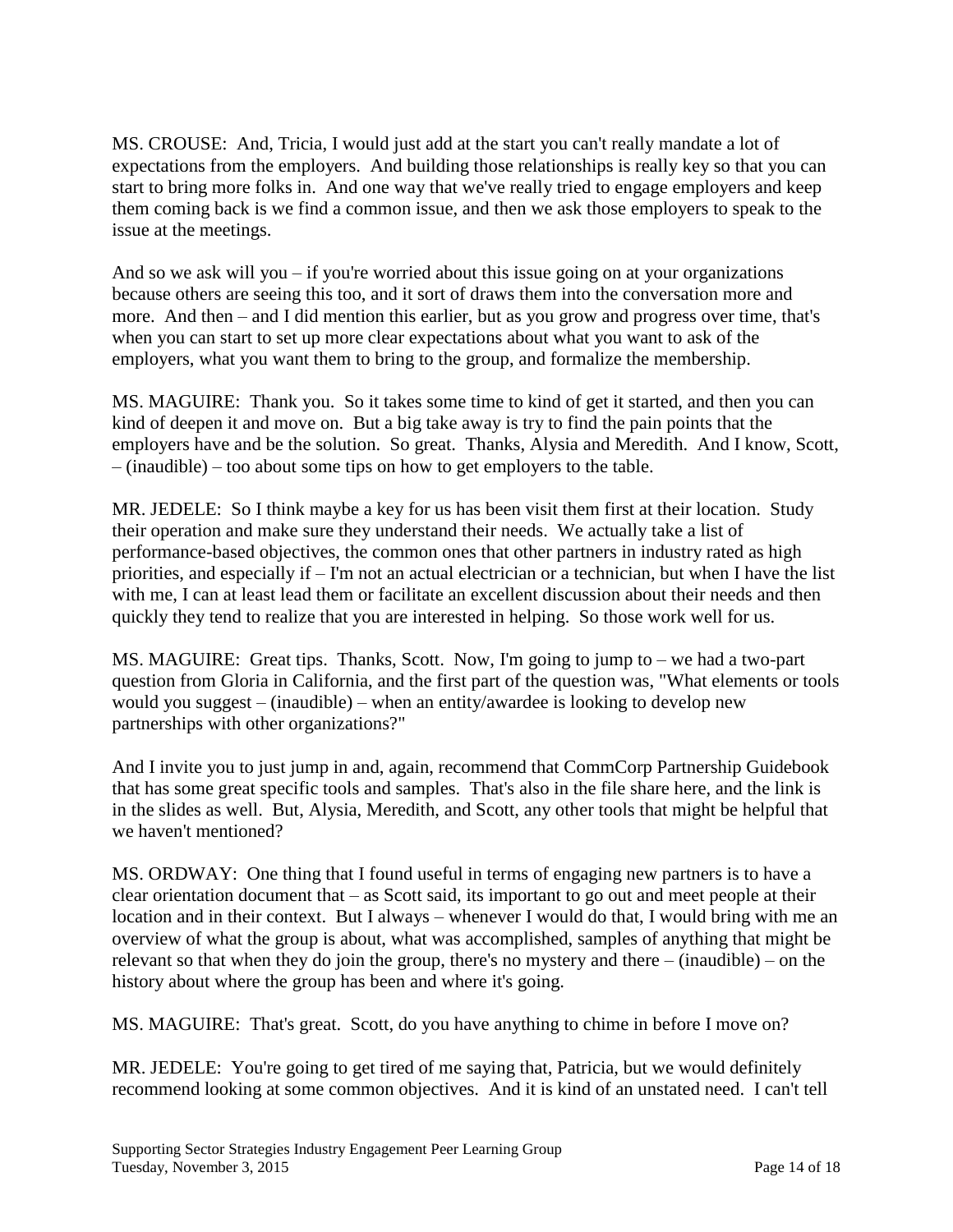you how often we miscommunicate with an industry partner by not understanding what their needs are. And we just see such a kind of a surge in appreciation for the partnership when we begin to talk their language.

So for people who actually  $d\rho$  – and really the first step is making that visit. They're going to respect the fact that that happened, but then I think maybe even in the comeback, if you're not comfortable to do it the first time, really look at and analyze carefully what their needs are. Speak their language is the key.

MS. MAGUIRE: Yeah. Speaking their language is awesome. That's one of the things too. It's funny. I've done exercises on how to kind of pitch and talk to employers, good pitch, bad pitch, and we all want to go through so many industry acronyms, talk about all the grants we have, and you want the employer. So it's good to get really industry terms and to be informed and kind of have a career elevator pitch too once you have looked into employers first. And I see – and Lisa noted in the comments here too we had a great suggestion, another tool that you are familiar with, Lisa.

MS. SORICONE: Yes. John – (inaudible) – suggested that folks check out his blog where he – (inaudible) – talk about some work by a man named Arthur T. Hemmenwen (ph) who takes an interesting approach to partnering and thinks about sort of the level of collaboration and cooperation sort of that groups can often start at a point where they're coordinated.

They're kind of – they know what each other is doing, but as they work together they can deepen their connections and move through some stages of collaboration until they get to a point where they're really – their work is really shooting off and supporting each other and moving to another level.

So I think that's a great thing, and if I can dig up something actually, we used to have a tool that we used at CommCorp to help partnerships evaluate where they were on that continuum. So I'll see if I can follow up and get something to Patricia so she can share.

MS. MAGUIRE: Great. So yeah. If you find that, I'll send that out to everyone too so you can have that. Thanks so much for that suggestion. And I wanted to go back – (inaudible) – if you can unmute your line if you wanted to ask your second question that you had. It was about folks advice. It was advice on seeking new partnerships and then, Gloria, are you still on the line? You want to pose your question?

MR. KEATING: And, Gloria, the way to unmute your line –

MS. : Yes.

MR. KEATING: Oh, sounds like you've figured that already. It's \*6. Go ahead.

MS. MAGUIRE: Thank you.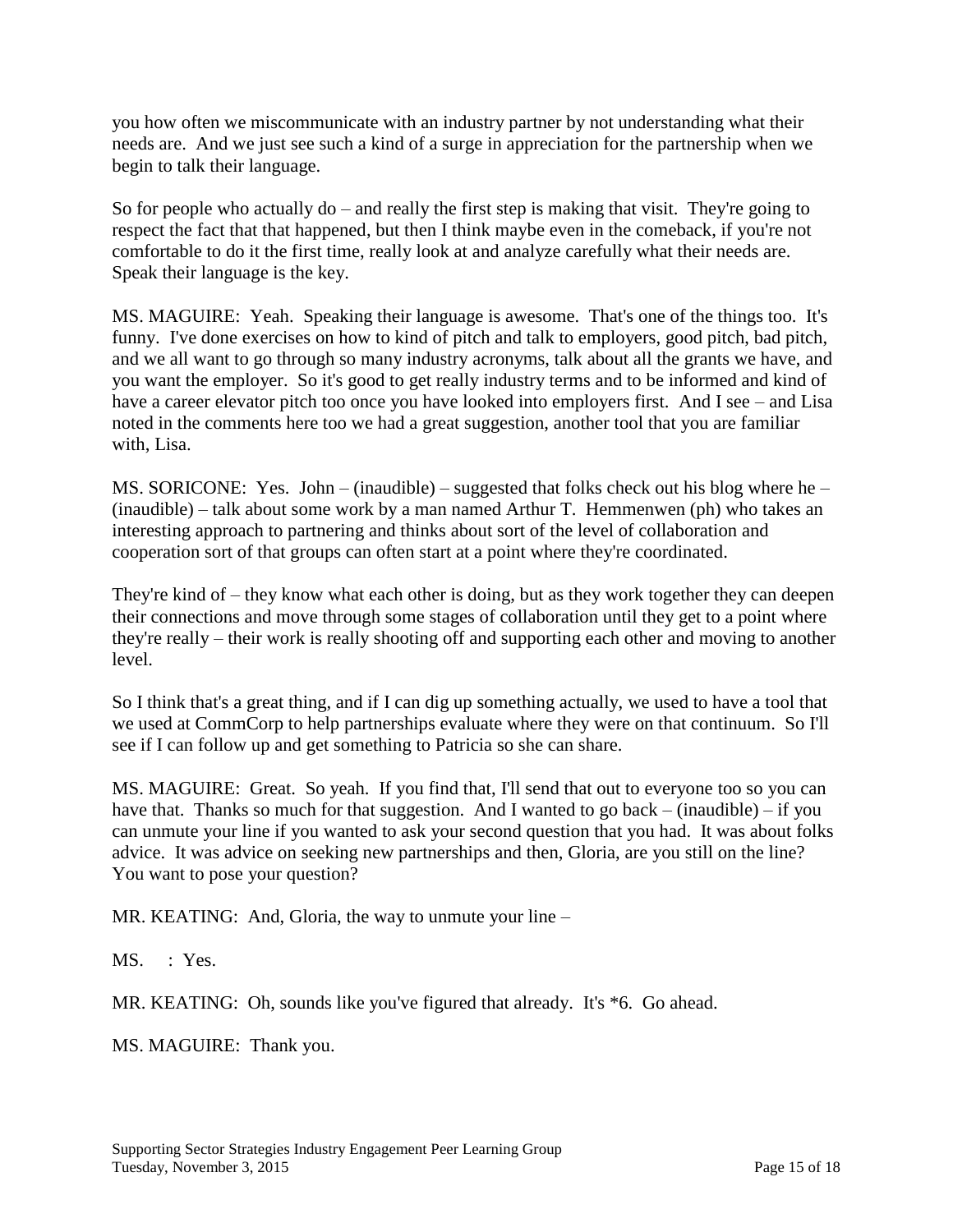MS. : Thank you very much for all of your advice. And being on the project management side and of course coming in contact with a lot of innovation that's available throughout the state of California, I know that some of the questions that I am prompted with is how do I get on board? How do I get involved?

And this is what we have available. And I'm like, great. I mean, it sounds fantastic, but in terms of being able to direct them, of course here from my standpoint is just visit your local areas, your One-Stop centers, and ask more information, especially if you want to be involved on a local level.

However, but there again being able to maybe give them some available resources not directly connected with where I'm at right now but just being able to guide them because I – there are a lot of individuals out here in the state of California that are passionate to try and assist the workforce community but don't really know how to get introduced and get engaged with everything that's kind of going on right now.

MS. MAGUIRE: Scott, Meredith, Alysia, any suggestions?

MR. JEDELE: I don't think I have anything to add. Thanks, Patricia.

MS. ORDWAY: I just think given the structure for WIOA, the workforce development boards are sort of positioned as coordinators and as entry – hopefully as entry points to the system and can make the right referral, whether it's to the system partner, as appropriate, would be my best guess.

MR. JEDELE: Maybe I will add something, Patricia. I mean, if the question is the potential partners seeking opportunities – right – I mean the partnership is about the only way it works today, and everybody recognizes the need. I think once you establish the relationship, it's important to take it to a progressively deeper level so that you continue an engagement strategy that brings value to both partners. And that may be part of the key.

MS. MAGUIRE: Great. Thanks so much, and great question. And actually, there's a great question from Fred. I think if you can unmute yourself and ask the question, it looks like you're maybe probing at the PIC. Why don't you press \*6 to unmute yourself?

MR. KEATING: Yeah. Fred, if you'd like to verbally ask that question, \*6 will do it.

Q: Hello. This is Fred Henry. Can you hear me?

MR. KEATING: We sure can. Go ahead, Fred.

MS. MAGUIRE: Yes. We can hear you.

Q: Yes. My question is you talked about an executive team, a committee putting together for the sector or the industry group. And I know the buy in from getting large employers is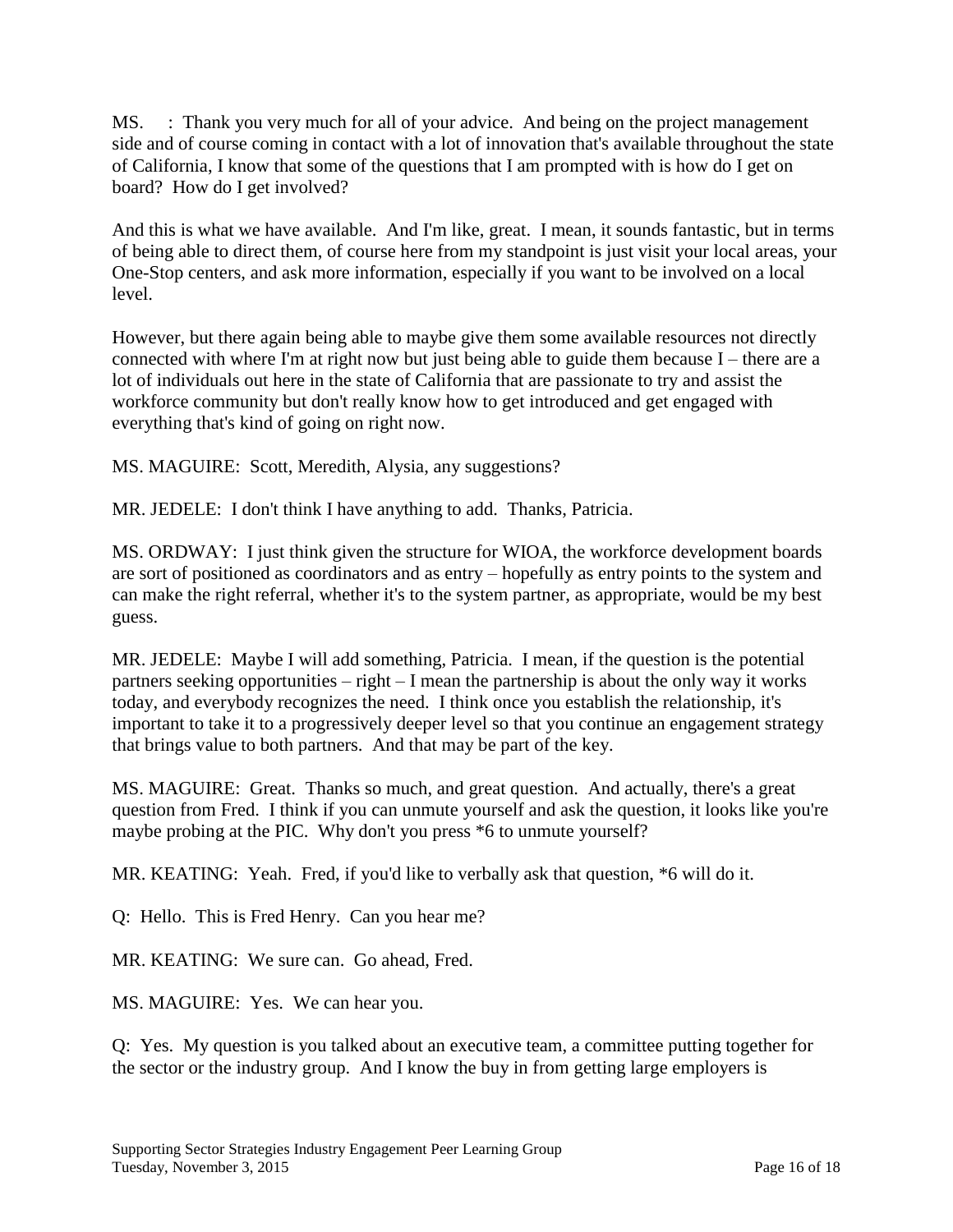important as along with small employers, but what minimum level leadership would you require to be on that executive team?

MS. CROUSE: Sure. So for our executive team, most of those folks are workforce development directors at their respective organizations. I think that HR and organizational effectiveness types of roles with employers can be good participants for these kinds of groups as well, but we don't require any certain level.

We just want to ensure that we have representation not only from employers who are kind of heading up that executive team but also non-profit, CBO, career center, the workforce system, and education so that we have a voice form each area at the table.

And these have to be folks who are willing to kind of regularly converse with their peers and know what's going on in their respective areas so that they can speak to that. And this committee meets regularly to talk about it, and in between meetings we converse regularly when there's any news or policy updates or anything going on so that we're sort of keeping up to date in between regular gatherings.

MS. MAGUIRE: Great. Thank you. And point of another question here that I'm so glad brought that up. It is Michael was asking about the difference in engaging large employers versus small employers, and I guess in his area they're having some trouble engaging big business. Small businesses seem to recognize the benefits and are very eager. But he was wondering if either group had any suggestions on how to bring big business to the table.

MR. JEDELE: I could speak on that. Bringing big business is – basically follows exactly the same approaches about relationship, but it requires an additional level of persistence. So you need to kind of have a strategic plan, and you got to start early and stay late. So it's about continuously trying to better understand what they're looking for and work your way to the right executive level participation.

On our national strategy board we have the executive and launch leaders from many of the large OEMs, and that didn't happen overnight. It's a four- or five-year strategy about achieving the right level of engagement and continuously providing value so that they recognize we're listening and we're paying attention to their training needs.

MS. ORDWAY: Yeah. I absolutely support that. That was our experience in healthcare as well. The largest employer really wasn't part of the group for a couple years, and we would just keep looking back, checking in, see if there was something that might interest them and engage them. And then eventually there was something that they didn't have a solution for and brought it to the group, and then they became regular participants.

MR. JEDELE: I might add that whatever level is available to you is a great place to start. When you're engaging industry, start at whatever level is available and work your way up or down either to the skill sets necessary by workers or to the executives levels needed for support. If the task on the table and the discussion points are right, it will bring the right people to the table. So maintain your strategy.